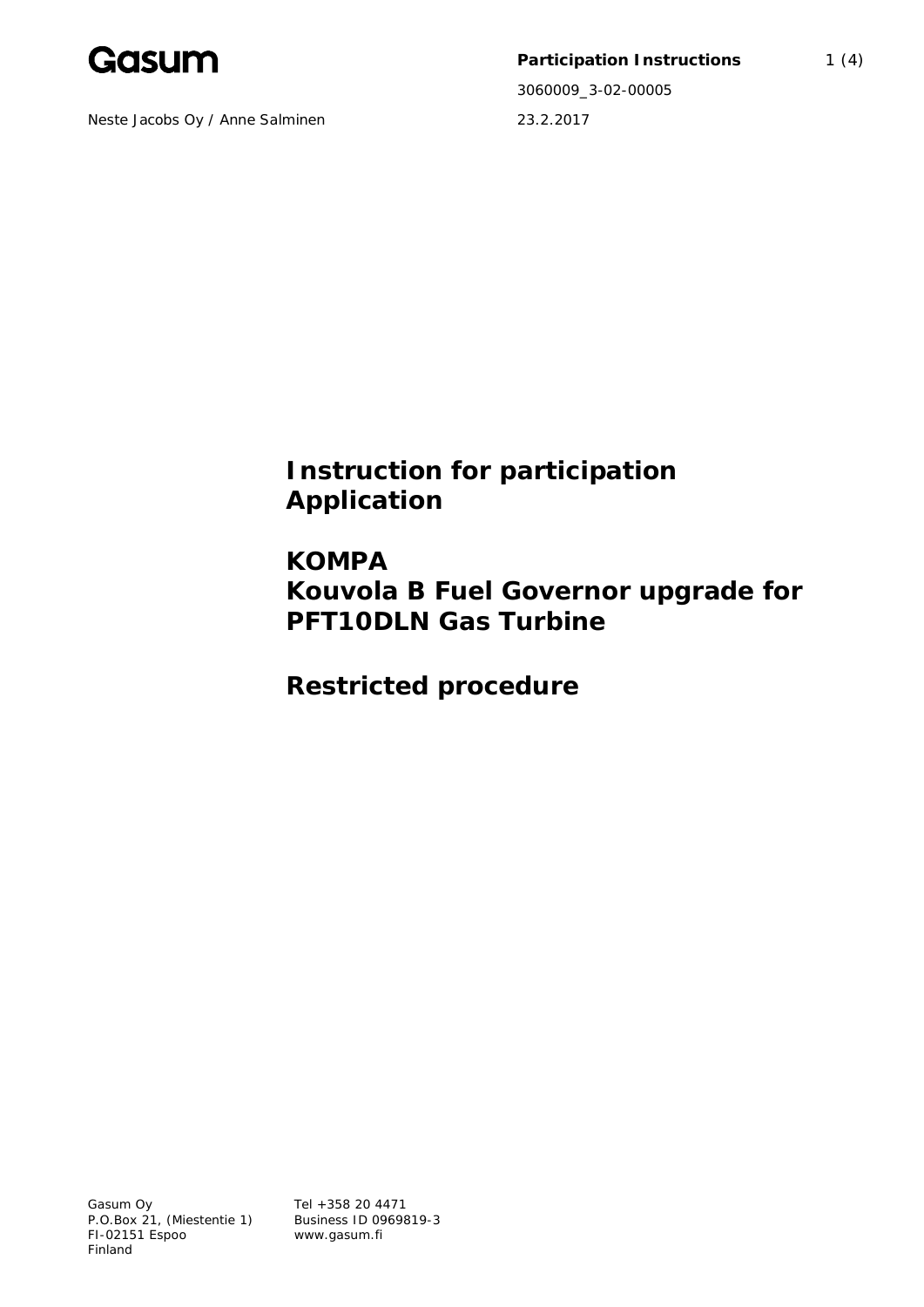Participation Instructions 2 (4) 3060009\_3-02-00005

- 1. Participation application shall be made according to these instructions by filling all the forms and giving all the explanations required in participation application instructions.
- 2. Participation application must be delivered by e-mail **by the 15th of March 2017, at 13.00 hrs local time in Finland** to:

## Neste Jacobs Oy Anne Salminen

E-mail address: anne.salminen@nestejacobs.com

Copy to: Kirsi.korpela@qasum.fi

Participation applications and all the applicants own appendices shall be submitted by e-mail. Delivery of participation applications by e-mail will be on sender's responsibility.

**Note that applicant's name and following text need to definitely be marked on the e-mail message:** *"Participation application for KOMPA–procurement".*

**Applications received after deadline will not be taken into consideration.**

Participation Application must be in English.

- 3. Participation application shall be done thoroughly. Conditions which are against this public procurement notice or its appendices are not allowed to include to the participation application.
- 4. We kindly ask you not to deliver any advertisements or similar material as an appendix to your participation application. Furthermore, we ask you to pay attention to the fact that extra material cannot be taken into consideration and therefore there will be no advantage from it.
- 5. The applicant shall fill the form electronically. Order and content of the form shall not be changed.
- 6. There will be no reimbursement of costs or expenses to applicants or tenderers for sending participation application or a tender, nor for the actions relating to those things.
- 7. Questions concerning participation application may be sent by e-mail *until Friday 10th of March 2017, at 12.00 hrs local time in Finland* to anne.salminen@nestejacobs.com, copy to Kirsi.korpela@gasum.fi Please use reference "KOMPA–procurement" in subject field. Identical answers to questions will be sent **to all applicants who have informed their contact information (an e-mail address)**. To secure impartial treatment of all applicants questions or information requests by phone are not answered.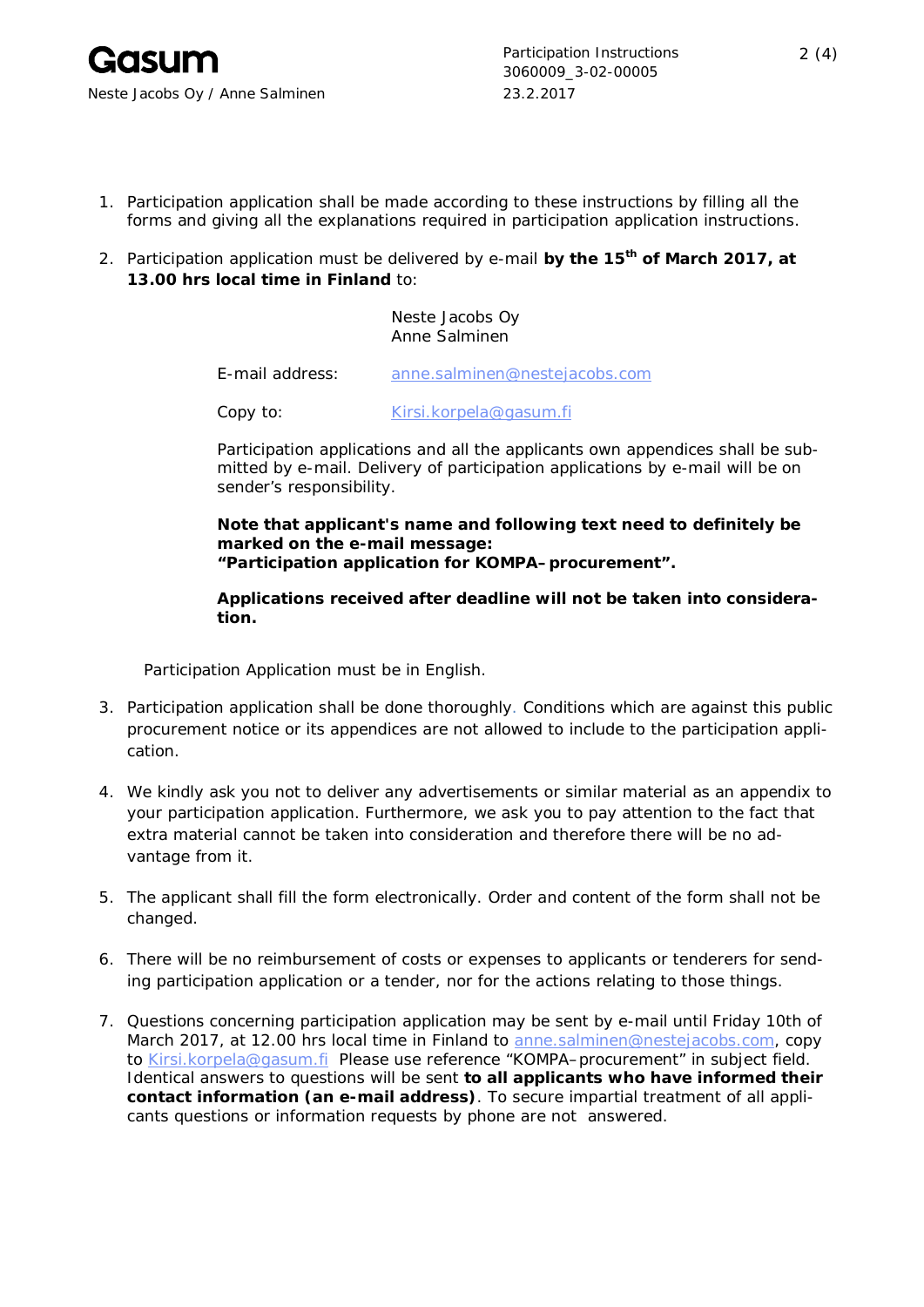

- 8. The use of ESPD document (European Single Procurement Document) is mandatory.
- 9. **In addition to ESPD document, the candidates shall meet the following requirements**:
	- 9.1.Availability of Support and spare part services: The Candidate guarantees the availability of support helpdesk services during Mon-Fri 08.00-16.00 in Finnish time. The candidate guarantees availability of spare parts at Buyers site. Description of valid support and spare part Service – **Report Required**
	- 9.2. New FG-System deliveries will be supported in minimum for 15 years. Description or Roadmap describing the FG systems guaranteed life cycle – **Report Required**

**Candidate's selection for tendering**. If there are more than five (5) candidates who meet the required qualifications and competences (according to ESPD and additional requirements given in this document) procurement unit will choose accepted candidates based on the candidates selection criteria's (3060009\_3-02-00008 ).

- 10.Procurement unit will check the certificates and reports concerning the suitability (reported in ESPD-document) of winner of the contract award. Also, procurement unit may check the certificates and reports of the tenderer in any phases of the procurement process, for example prior to selecting the tenderers.
- 11.The purchaser reserves the right not to conclude an agreement with any of the candidates.
- 12. Summary of documents which shall be signed and submitted with the Participation Application.

| Documents to be submitted with Application                       | Document Number    |
|------------------------------------------------------------------|--------------------|
| Confirmation to participate                                      | 3060009_3-02-00006 |
| Candidates References                                            | 3060009_3-02-00007 |
| Candidates selection criteria                                    | 3060009 3-02-00008 |
| ESPD (completed document in pdf version)                         |                    |
| Description of valid support and spare part Service              | see above 9.1      |
| Description or Roadmap describing the FG systems guaranteed life |                    |
| cycle                                                            | see above 9.2      |
|                                                                  |                    |